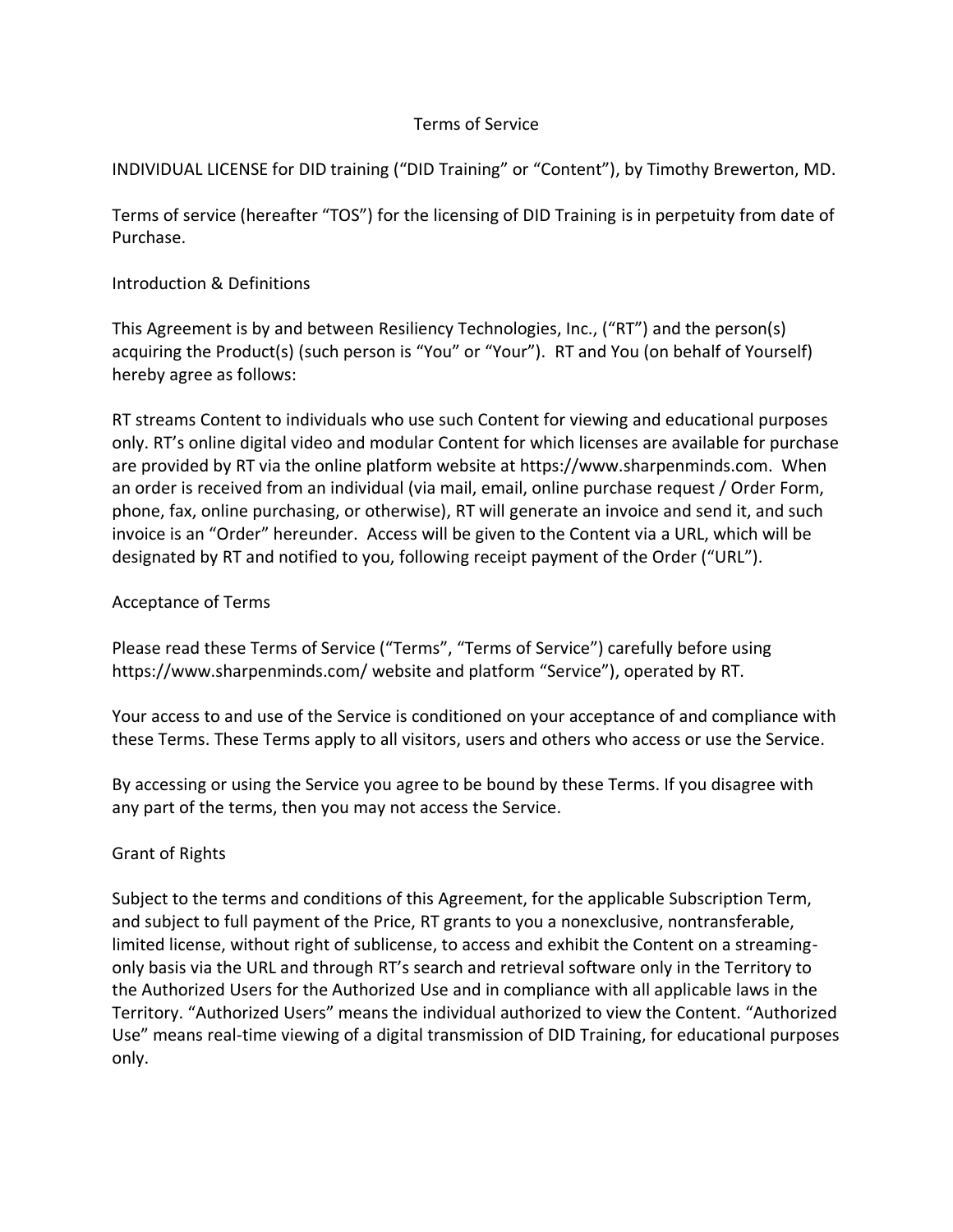All rights granted to you under this TOS are subject to your compliance with the TOS and may only be exercised for your non-commercial educational use. You are prohibited from sharing, screening or streaming the Content for conferences, commercial and/or monetary gain, i.e. a public presentation of the materials shall not require entrance fees or be used for the purpose of fund raising. You may not share the Content with any other individual or user.

## User Conduct

RT reserves all rights not granted herein. You shall not, and shall not permit any third party to: (a) copy, store, upload or download, or otherwise reproduce the Content or the software or systems supporting the Content (collectively, the "RT IP"); (b) use the license to access Content for which a subscription has not been purchased; or (c) decompile or reverse engineer, reverse compile, disassemble, or access the source code for, stream capture, archive, download, broadcast, transmit, retransmit, circumvent content protections of, scrape, use any data mining, data gathering or extraction method on, modify or create a derivative work of, remove, obscure, or modify copyright notices for, sell, rent, lease, loan, market, distribute, commercially exploit, transfer, assign, or sublicense, recreate, display (except as permitted), perform, post, use, replicate, frame, mirror, disclose, publish, or translate the RT IP, or any component thereof.

## Required Information

Our system works through IP authentication. Sharpen is delivered through desktop or mobile applications, and accessed through all browsers except Internet Explorer. If you have any difficulty accessing the content please contact info@sharpenminds.com.

### Terms of Payment

You shall pay the consideration as specified on the applicable Order for the license to the Content ("Price"). The Price shall be paid prior to supply of Content and as a condition thereto. Price, fees and charges may change periodically, and Content may cease to be available for renewal in subsequent Subscription Terms. The Price is exclusive of all taxes, which are Your responsibility. You are responsible for all Internet / wireless access charges. Payment for receipt constitutes an agreement to Terms of Service.

### License Period

The license period commences at the time the film is given access and in perpetuity.

### Modifications to the Service

We reserve the right, at our sole discretion, to modify or replace these Terms at any time. If a revision is material, we will try to provide at least 14 days' notice prior to any new terms taking effect. What constitutes a material change will be determined at our sole discretion.